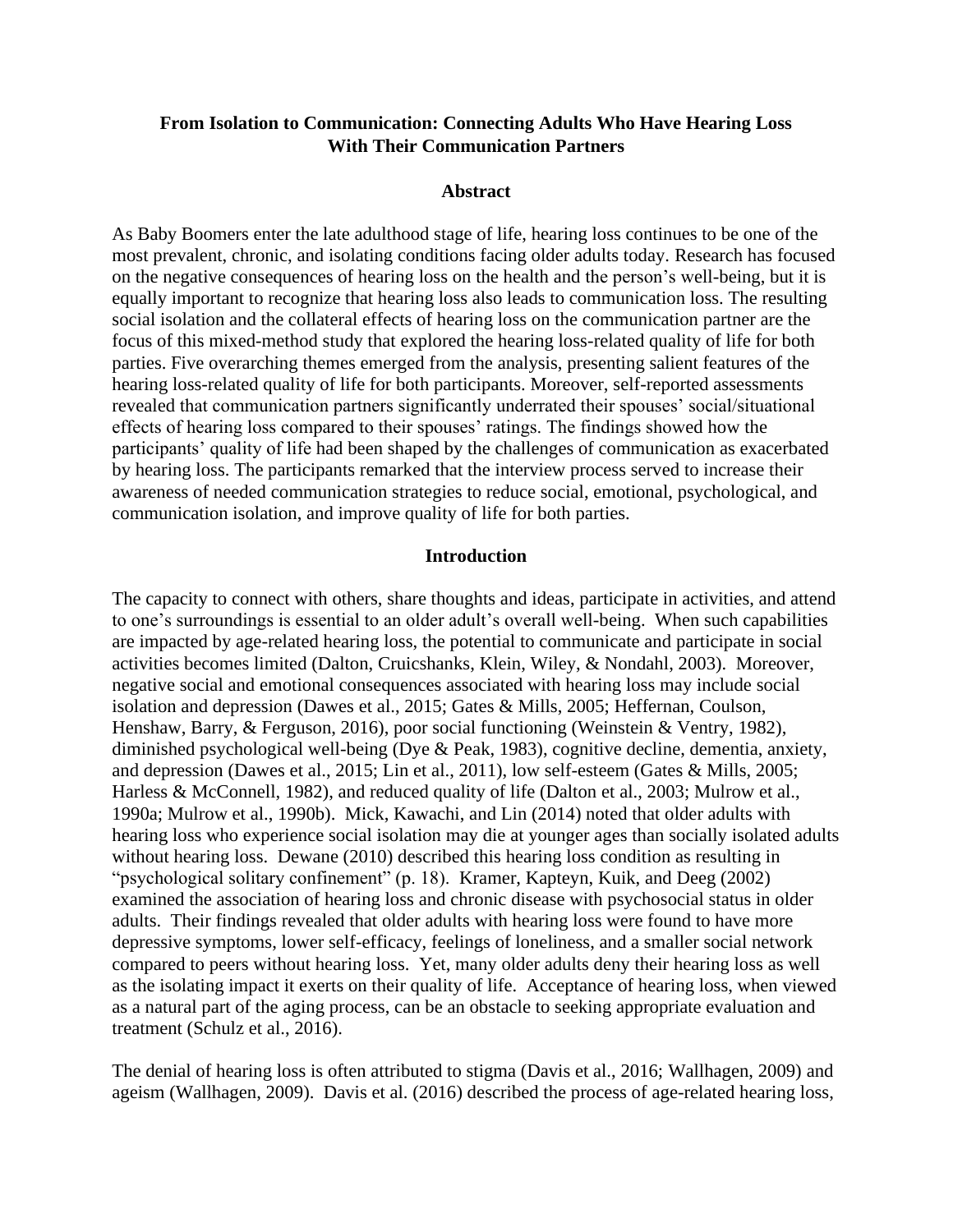referred to as presbycusis, as gradual and subtle. Presbycusis affects the detection of highfrequency sounds with persons experiencing difficulty understanding conversational speech in noisy environments, but not in quiet situations. Consequently, delays in recognizing and seeking professional help for hearing difficulties are common. Although presbycusis has no known cure, technologies such as hearing aids, cochlear implants, and hearing assistive devices improve hearing threshold levels (Davis et al., 2016). Davis and associates further emphasized that health care for persons with hearing loss (PHL) and their communication partners (CP) requires education and counseling, behavioral change, and environmental modifications. Frequently viewed as an invisible condition, the consequence of hearing loss on communication and interaction with family members, healthcare practitioners, and members of the helping professions often goes unrecognized.

Few content-valid data collection instruments exist for gathering information from PHLs and CPs regarding perspectives of their own and each other's hearing loss-related quality of life (HLQoL). HLQoL scales exist for assessment of the person with hearing loss (Tye-Murray, 2015); however, few hearing-related questionnaires have undergone thorough content evaluations (Smith, Pichora-Fuller, Watts, & La More, 2011). Utilizing an interprofessional practice approach, Delich and Roberts (2019) developed the Interview Questionnaire for Persons with Hearing Loss and Their Communication Partners, a 40-item content-valid instrument designed to gather information regarding the communication needs, communication management skills, and HLQoL for both PHLs and their CPs. The questionnaire is organized to explore four domains: (a) PHL's experience of his/her own HLQoL, (b) CP's experience of his/her own HLQoL, (c) PHL's experience of CP's HLQoL, and (d) CP's experience of PHL's HLQoL. A panel of 15 experts evaluated the items on the questionnaire for content relevance and content clarity. Experts were certified/licensed clinicians, researchers and university professors in the fields of audiology, deaf education, rehabilitation counseling, social work, and speech-language pathology with a deep understanding of hearing loss within their particular disciplines. The overall scale for content relevance of the 40-item questionnaire was .99; whereas, the content clarity was .85. These results suggested a high content validity for the instrument. Delich and Roberts recommended that this questionnaire be used in future studies to collect information regarding the HLQoL experiences for both PHLs and their CPs.

Consequently, the aim of this study was to explore the lived experiences of PHLs and their CPs in relation to their HLQoL using the Interview Questionnaire for Persons with Hearing Loss and Their Communication Partners*.* Qualitative data were collected through semi-structured interviews with both PHLs and CPs to understand their HLQoL experience. In addition, quantitative data were collected with PHLs completing self-reported assessment measures to evaluate their own HLQoL. CPs completed self-reported assessment proxy measures to evaluate the HLQoL of the PHL as perceived by the CP. The research question was: "What is the lived experience of PHLs and their CPs in relation to their HLQoL?"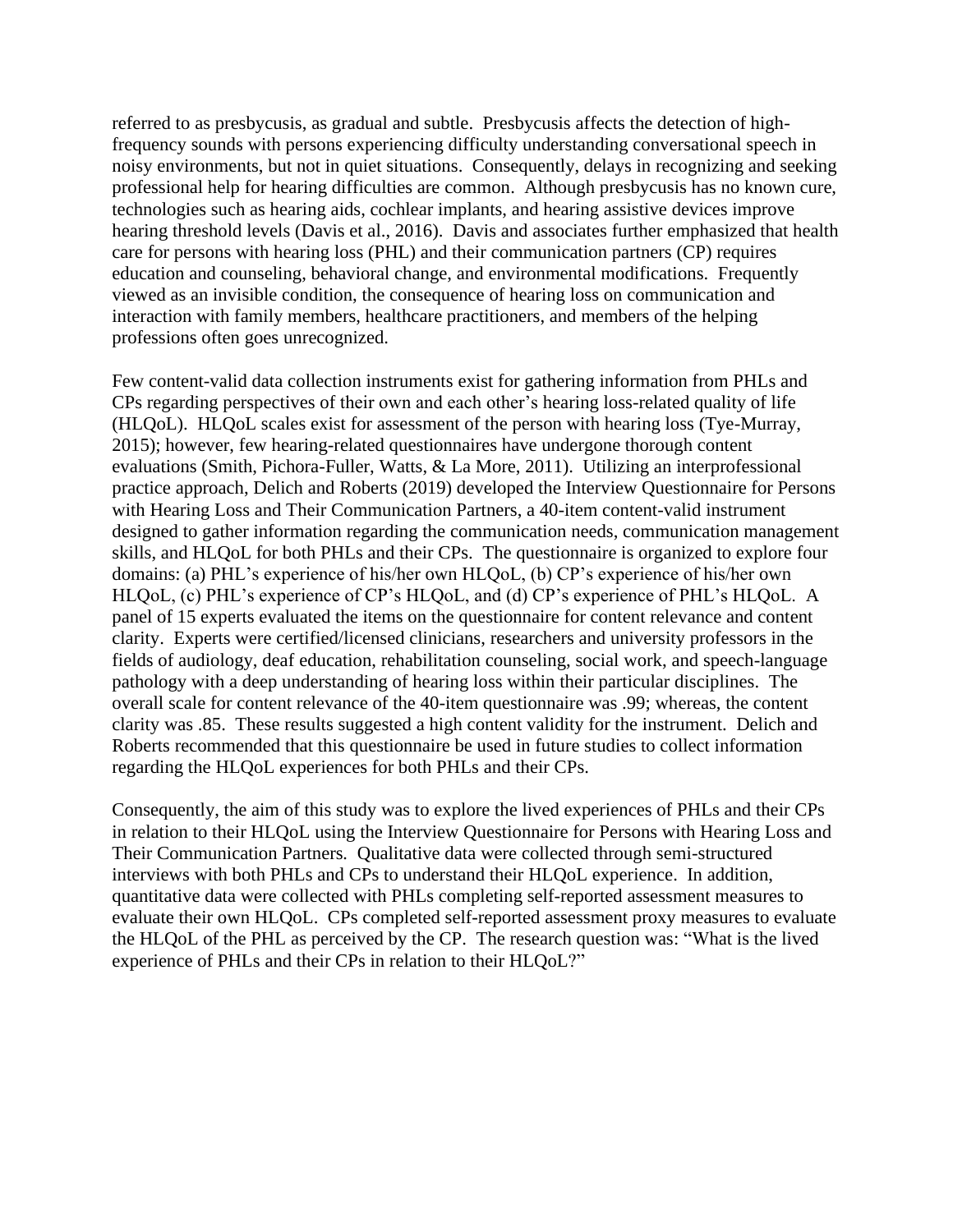#### **Methods**

## **Participants**

Institutional Review Board approval was obtained by the California State University, Fresno Department of Communicative Sciences and Deaf Studies prior to initiation of the study protocol. Purposive sampling was used to select participants for this study, and participants with hearing loss were recruited through flyers and electronic communications at the university as well as clinics in the community. Hearing aid users between the ages of 55 and 85 years with at least three months of experience were invited to participate in the study. Inclusion criteria for PHL participants consisted of the following: (a) acquired hearing loss during adulthood, (b) an audiological evaluation within the past year, (c) scores within the normal range ( $> 24$  points) on the Mini-Mental Status Examination 2 (MMSE 2; Folstein, Folstein, & McHugh, 1975), (d) corrected binocular visual acuity of at least 20/40 (Hardick, Oyer, & Irion, 1970), and (e) involvement of a CP with whom the participant regularly communicated and who was willing to participate in the study. Inclusion criteria for CP participants included: (a) spouses and caregivers who interacted with the PHL on a regular basis, (b) no known hearing loss, (c) scores within the normal range on the MMSE 2; (d) corrected binocular visual acuity of at least 20/40, and (e) no known psychiatric history. Volunteers were screened for these predetermined inclusion criteria prior to study enrollment.

#### **Data Collection**

A convergent parallel mixed-method design was utilized where quantitative and qualitative data were collected concurrently, analyzed separately, and merged in a final interpretation (Creswell & Plano Clark, [2011\)](https://onlinelibrary-wiley-com.hmlproxy.lib.csufresno.edu/doi/full/10.1111/jan.13216#jan13216-bib-0010). Quantitative and qualitative data were collected over a two-month period.

**Quantitative assessments.** Prior to interviews with each couple, the PHL participants completed the Hearing Handicap Inventory for the Elderly (HHIE; Ventry & Weinstein, 1982) and the CP participants completed a version of the Hearing Handicap Inventory for the Elderly - Spouse (HHIE-SP; Newman & Weinstein, 1986, 1988). Completion of these self-assessment measures ranged between 15-20 minutes.

*HLQoL assessment for persons with hearing loss.* Self-report assessment instruments can help professionals understand the impact that hearing loss has on their clients' perception of HLQoL. The HHIE is an assessment instrument used to measure HLQoL in older adults (Ventry & Weinstein, 1982). This measure is a 25-item questionnaire developed for adults, aged 65 years or older, and has two subscales: a 13-item subscale regarding the emotional adjustments to hearing loss and a 12-item subscale concerning the social and situational effects associated with hearing loss. Participants are asked to indicate the extent to which they agree with a question about their perceived hearing handicap, with each response assigned a score (yes  $=$  4, sometimes  $= 2$ , no  $= 0$ ). The sum of a client's scores indicates the degree of participation restriction experienced, with higher scores indicating more hearing handicap  $(0-16 =$  no self-perceived handicap,  $18-42$  = mild-to-moderate perceived handicap,  $44-100$  = significant perceived handicap). Thus, a score of 18 or greater is indicative of a perceived impairment in HLQoL (Ventry & Weinstein, 1982).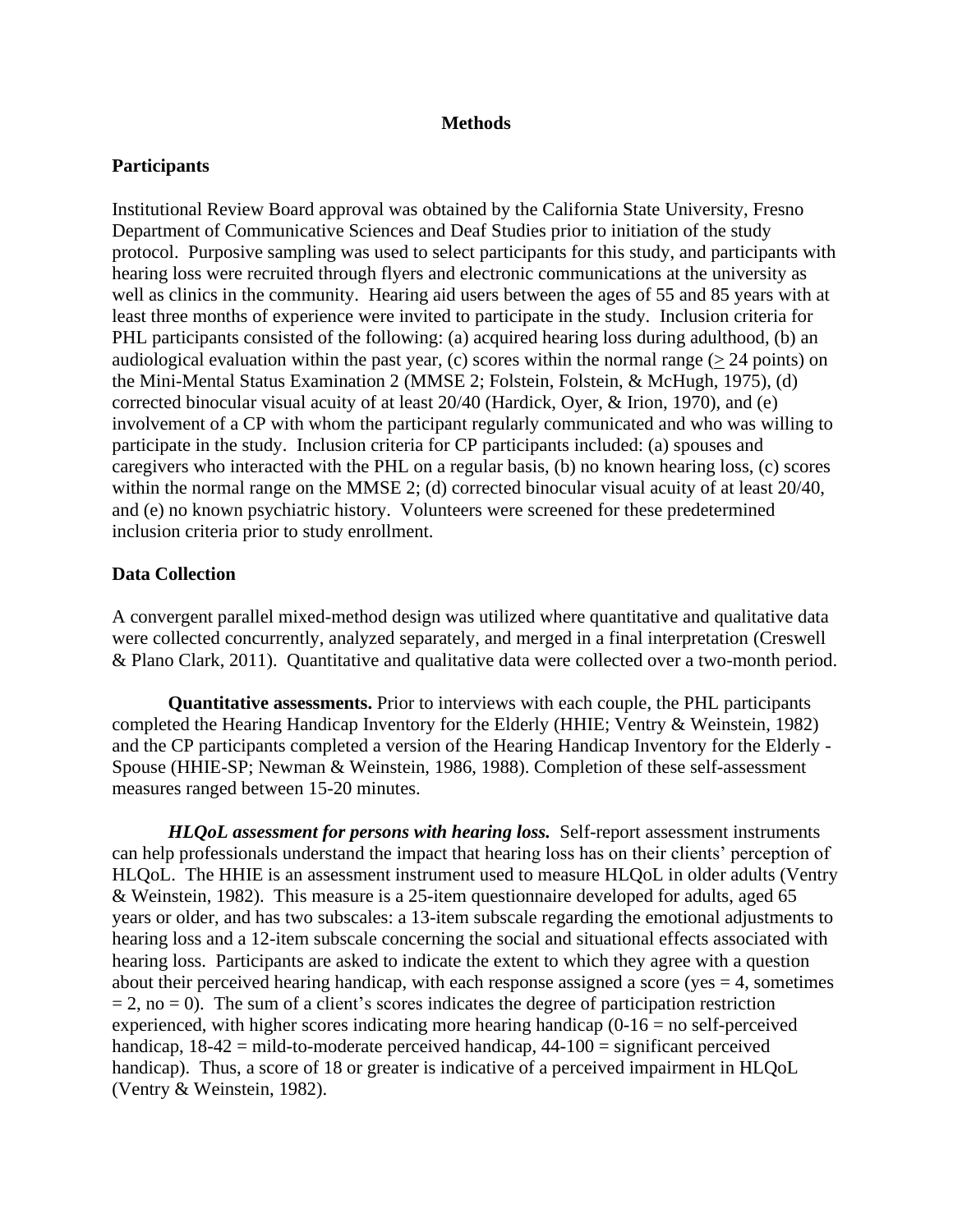*HLQoL assessment for communication partners.* Self-report assessment tools have been developed to provide insight into the impact of hearing loss from the perspective of CPs as established through proxy estimations. The HHIE-SP does not measure the HLQoL for the CP. Instead, a 25-item self-assessment HHIE-SP questionnaire was used to measures the CP's understanding of their partner's hearing-loss related participation restrictions and activity limitations encountered as a result of living with a hearing loss (Newman & Weinstein, 1988). /This version is nearly identical to the HHIE except for the word "your spouse" being substituted for "you." The HHIE-SP is scored on a three-point ordinal scale (yes  $= 4$ , sometimes  $= 2$ , no  $=$ 0) in the same way as the HHIE with higher scores indicating more hearing handicap  $(0-16 = no$ self-perceived handicap,  $18-42 =$  mild-to-moderate perceived handicap,  $44-100 =$  significant perceived handicap). The same scoring and interpretation guidelines for the HHIE apply to the HHIE-SP (Newman & Weinstein, 1986, 1988).

**Qualitative assessment.** Semi-structured interviews took place with each couple together, focusing on the meanings, experiences, and views of the PHL and the CP within the context of their relationship. The aim of the research directed the topics used within the interview protocol. Open-ended items defined the area to be explored, with flexibility to allow for discussion of unexpected issues as they emerged during the interview process. Participants were encouraged to speak openly about their HLQoL experiences. Each interview was videorecorded and lasted approximately two hours. The interview protocol was based on established methods (Creswell, 2014), and included instructions for video set-up, opening statements, key elements to address, probes, and follow-up dialogue.

The Interview Questionnaire for Persons with Hearing Loss and Their Communication Partners consisted of a 40-item content-valid interview questionnaire that was used to investigate the experience of HLQoL challenges in four domains (Delich & Roberts, in press). First was the PHL's experience of their own HLQoL including their communication needs, communication management skills, and relationship with their CP. Second was the CP's experience of their own HLQoL including their communication needs, communication management skills, and relationship with the PHL. Third was the PHL's experience of the CP's HLQoL including their communication needs, communication management skills, and relationship with their CP. Fourth was the CP's experience of the PHL's HLQoL including their communication needs, communication management skills, and relationship. The interviews were conducted jointly by the researchers.

#### **Data Analysis**

**Quantitative analysis.** Using SPSS Statistics software, the data were analyzed using standard statistical procedures (Howell, 2002; Tabachnick & Fidell, 2012). An independent samples t-test was utilized to evaluate mean differences between PHLs and CPs using the HHIE and HHIE–SP Proxy self-report assessment questionnaires respectively.

**Qualitative content analysis.** All interviews were transcribed verbatim. The transcripts were checked against the original video recordings for accuracy. Transcriptions were then given a line-by-line analysis by noting relevant units of meaning and creating free codes independently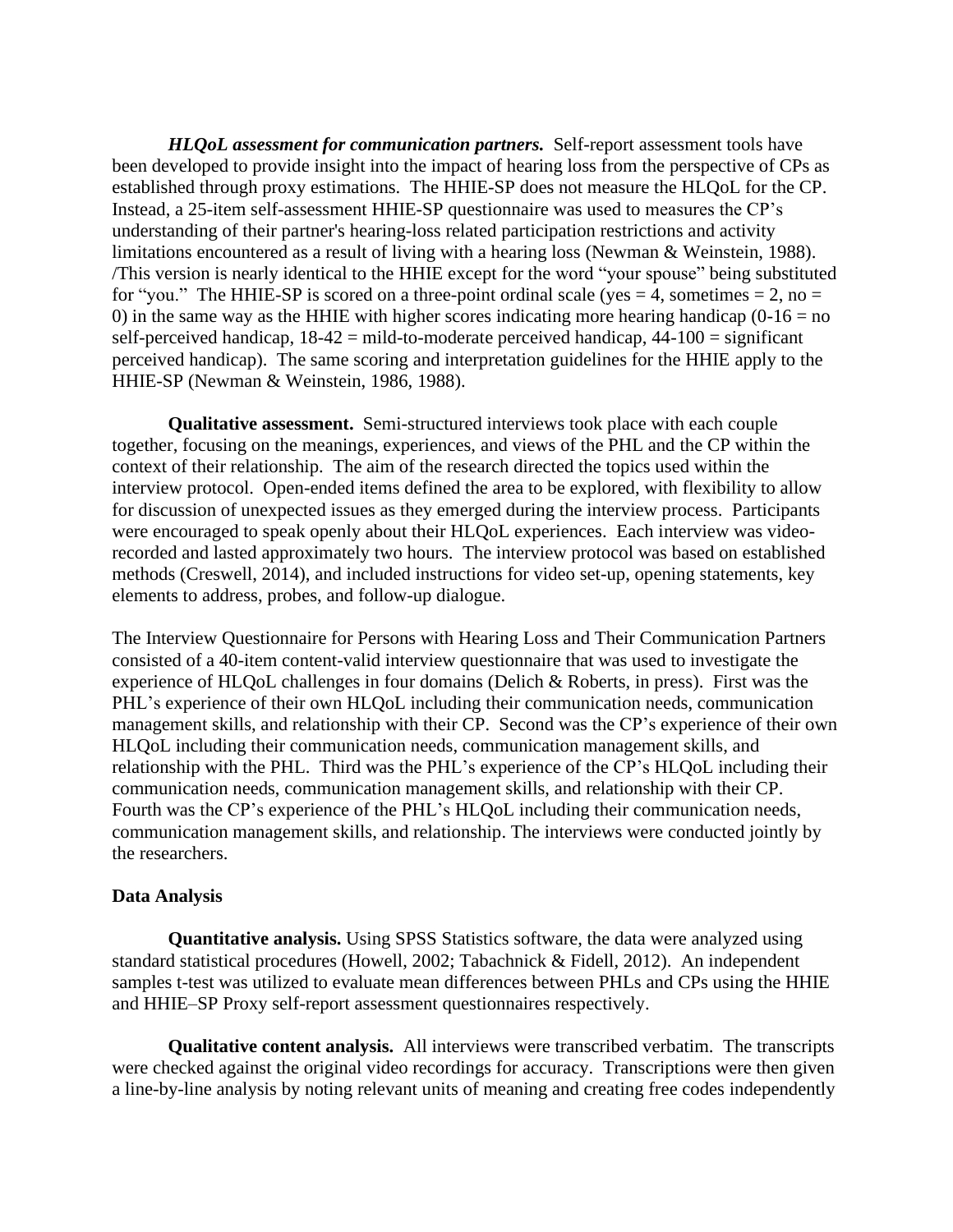by both researchers. These lines were summarized in marginal text boxes using an open coding method. The free codes were then grouped into coherent themes. Responses were transferred to index cards to further examine information and create broader, intermediate codes. The index cards were rearranged using a selective coding method. The data were then organized and labeled into categories using descriptive terms based on the actual language from the participants. After grouping into appropriate categories, another analysis was performed. As needed, the recoding of data occurred based on the emergence of new categories. Once the categories were identified, they were integrated across participants to generate a list of overarching themes that captured the participants' shared experiences. The final level of analysis involved the examination of relationships and interactions amongst the overarching themes. Minor differences in the researchers' perspectives were resolved by mutual agreement.

**Mixed-method analysis.** Quantitative results were compared with the overarching themes derived from the qualitative data. An analysis and interpretation of the findings were made to determine if the results were comparable and convergent, and if the data expanded the understanding of the research question.

#### **Results**

Four couples (four PHLs and their CPs) participated in this study. Education, race, and income were not controlled. Table 1 provides the demographic, audiologic, and cognitive characteristics of the PHLs. As shown, all four PHLs were male, White, between 65 to 81 years old, retired from the work force with a minimal college education of a bachelor's degree, and had a bilateral sensorineural hearing loss, and wore binaural postauricular hearing aids. All four PHLs scored within the normal range  $(2, 24)$  on the MMSE 2, suggesting normal cognitive function.

| Variable           | PHL1                            | PHL <sub>2</sub>     | PHL <sub>3</sub>                                       | PHL <sub>4</sub>                |  |  |
|--------------------|---------------------------------|----------------------|--------------------------------------------------------|---------------------------------|--|--|
| Age (years/months) | 75.07                           | 65.10                | 81.10                                                  | 81.0                            |  |  |
| Gender             | Male                            | Male                 | Male                                                   | Male                            |  |  |
| Ethnicity          | White                           | White                | White                                                  | White                           |  |  |
| Education          | Master's<br>degree              | Bachelor's<br>degree | Bachelor's<br>degree                                   | Master's<br>degree              |  |  |
| Professional       | Retired school<br>administrator | administrator        | Retired biologist/ Retired university<br>administrator | Retired school<br>administrator |  |  |
| <b>MMSE</b>        | 25                              | 30                   | 30                                                     | 28                              |  |  |

*Demographic, Audiologic and Cognitive Characteristics of Persons with Hearing Loss* 

PTA (dB HL)

Table 1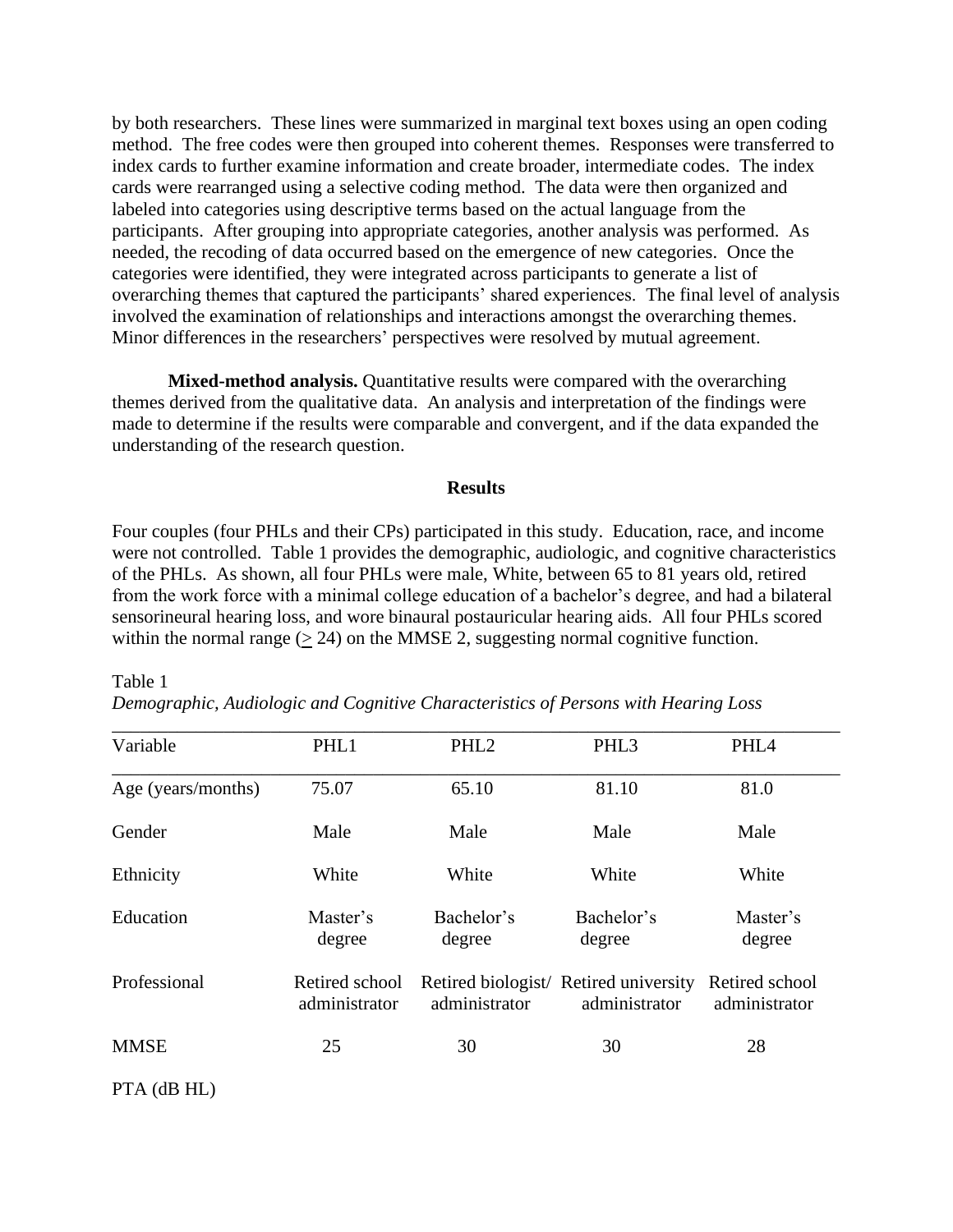| Right ear            | 32 dB                               | 51 dB                               | 23 dB                               | 42 dB                               |
|----------------------|-------------------------------------|-------------------------------------|-------------------------------------|-------------------------------------|
| Left ear             | 37 dB                               | 18dB                                | 23 dB                               | 40 dB                               |
| Speech in quiet      |                                     |                                     |                                     |                                     |
| Right ear            | 90%                                 | 84%                                 | 80%                                 | 92%                                 |
| Left ear             | 96%                                 | 92%                                 | 84%                                 | 92%                                 |
| Type of hearing loss | <b>Bilateral</b><br>Sensorineural   | <b>Bilateral</b><br>sensorineural   | <b>Bilateral</b><br>sensorineural   | <b>Bilateral</b><br>sensorineural   |
| Amplification        | <b>Binaural BTE</b><br>hearing aids | <b>Binaural BTE</b><br>hearing aids | <b>Binaural BTE</b><br>hearing aids | <b>Binaural BTE</b><br>hearing aids |

Table 2 provides the demographic and cognitive characteristics of the CPs. The CPs for all four couples were spouses of the PHLs enrolled in this study. As illustrated, two CPs were White, one was Asian/Pacific Islander, and one was Hispanic. They ranged in age from 62 to 72 years and were retired from the work force with a minimal college education of a bachelor's degree. All four scored within the normal range  $(2, 24)$  on the MMSE 2, indicating normal cognitive function.

Table 2

*Demographic and Cognitive Characteristics of Communication Partners*

| Variable            | CP <sub>1</sub>                                | CP <sub>2</sub>    | CP <sub>3</sub>                     | CP4                             |  |
|---------------------|------------------------------------------------|--------------------|-------------------------------------|---------------------------------|--|
| Age (years/months)  | 68.0                                           |                    | 63.09                               | 74.01                           |  |
| Gender              | Female                                         | Female             | Female                              |                                 |  |
| Racial/Ethnic Group | Asian-American/<br>Pacific Islander            | White<br>Hispanic  |                                     | White                           |  |
| Education           | Master's<br>degree                             | Master's<br>degree | Bachelor's<br>degree                | Master's<br>degree              |  |
| <b>MMSE</b>         | 30                                             | 30                 | 29                                  | 30                              |  |
| Professional        | Retired school Retired school<br>administrator | teacher            | Retired university<br>administrator | Retired school<br>administrator |  |
| Relationship to PHL | Spouse                                         | Spouse             | Spouse                              | Spouse                          |  |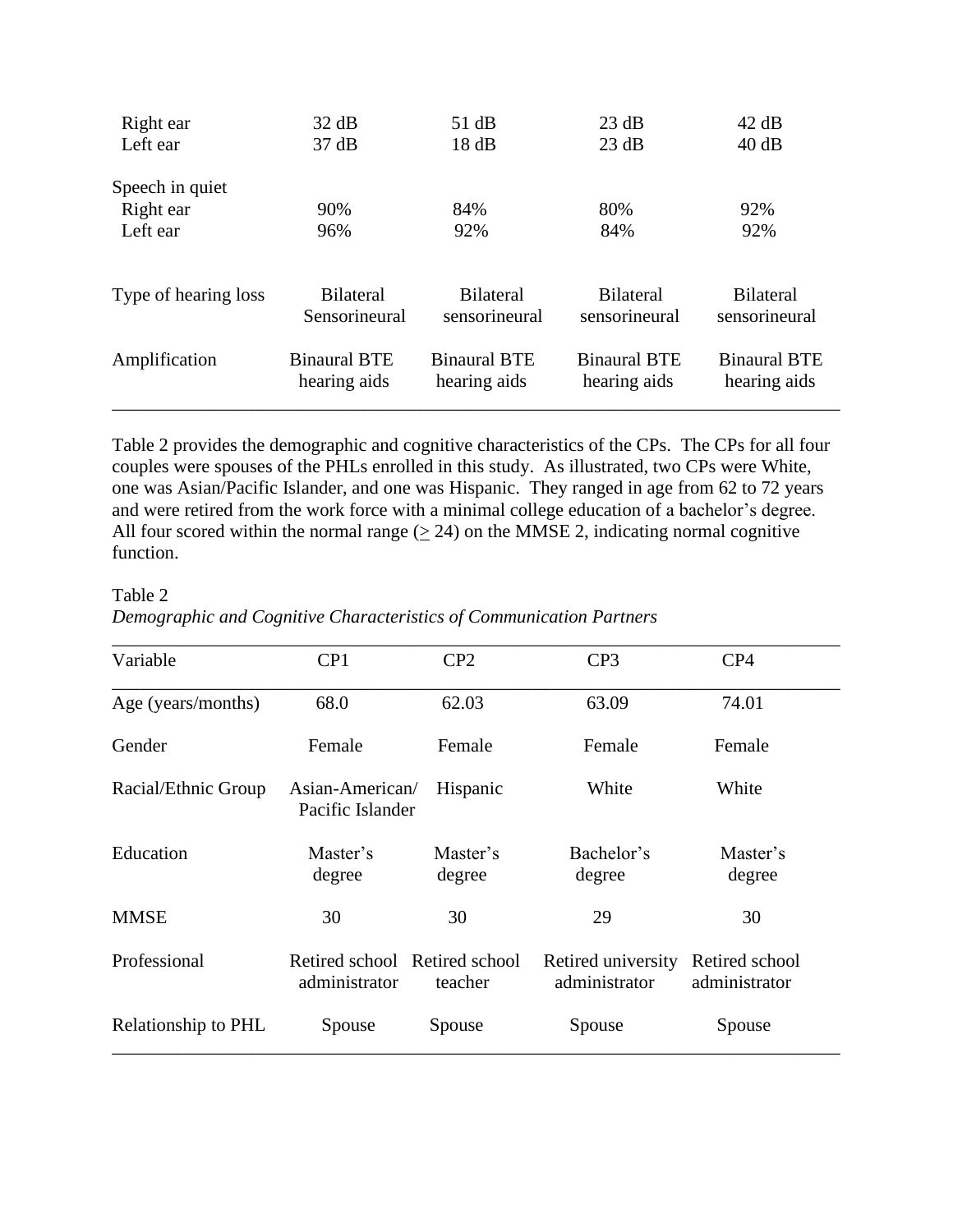# **Quantitative Findings**

The results of the HHIE total scores for the PHL participants and HHIE-SP total scores for the CP participants are displayed in Table 3. All CP participants under-rated their spouses' participation restrictions and activity limitations on the HHIE-SP compared to their partners' ratings on the HHIE as per scoring criteria (Ventry & Weinstein, 1982). Specifically, three CP participants (i.e., CP1, CP2, CP3) under-rated their spouses' total score on the HHIE-SP as having no disability in comparison to their partners (i.e., PHL1, PHL2, PHL3) who rated their total scores on the HHIE as having a mild-to-moderate handicap. One CP (i.e., CP4) underrated her partner's total score as demonstrating a mild-to-moderate handicap on the HHIE-SP in comparison to her spouse (i.e., PHL4), whose total score on the HHIE was rated as having a significant handicap.

Table 3

```
Results of the HHIE and HHIE-SP for 4 PHL and 4 CP participants respectively (N=8)
```

|                                                           |  |  |  | PHL1 CP1 PHL2 CP2 PHL3 CP3 PHL4 CP4                                                                          |  |
|-----------------------------------------------------------|--|--|--|--------------------------------------------------------------------------------------------------------------|--|
| HHIE/HHIE-SP T=20* T=10 T=36* T=18 T=38* T=0 T=58** T=34* |  |  |  | $E=6$ $E=2$ $E=14$ $E=2$ $E=18$ $E=0$ $E=24$ $E=20$<br>$S=14$ $S=8$ $S=22$ $S=16$ $S=20$ $S=0$ $S=34$ $S=14$ |  |

\_\_\_\_\_\_\_\_\_\_\_\_\_\_\_\_\_\_\_\_\_\_\_\_\_\_\_\_\_\_*\_\_\_\_\_\_\_\_\_\_\_\_\_\_\_\_\_\_\_\_\_\_\_\_\_\_\_\_\_\_\_\_\_\_\_\_\_\_\_\_\_\_\_\_\_\_*

*Note*: T= Total, E=Emotional, S=Situational

HHIE/HHIE-SP: \*Mild-to-moderate handicap, \*\*Significant hearing handicap An independent samples t-test was conducted to determine whether or not average mean ratings differed between PHLs on the HHIE and CPs on the HHIE-SP assessments. Table 4 shows the summary table of the independent samples t-test for average mean ratings between PHLs on the HHIE and CPs on the HHIE-SP. As illustrated, the PHLs (*M*=20.00, *SD*=4.32) scored significantly higher ratings on the HHIE social scale than their CPs (*M*=7.00, *SD*=5.38) on the HHIE-SP social scale,  $t(7) = 3.606$ ,  $p = .011$ ;  $d = 2.546$ , and were found to exceed Cohen's (1988) convention for a large effect  $(d=80)$ . Thus, these results indicate that the PHLs had significantly higher hearing handicap scores on the HHIE social subscale than did the CPs' hearing handicap scores on the HHIE-SP social subscale with a large effect size. However, there was no significant difference ( $p > .05$ ) in the average mean ratings between PHLs on the HHIE emotional subscale and their CPs on the HHIE-SP emotional subscale. Moreover, there was no significant difference  $(p > .05)$  in the average mean ratings between PHLs on the overall HHIE total scale and their CPs for the overall HHIE-SP total scale. Thus, no difference was found between PHLs' ratings on the HHIE and CPs' ratings on the HHIE-SP for both the emotional subscale and total scale.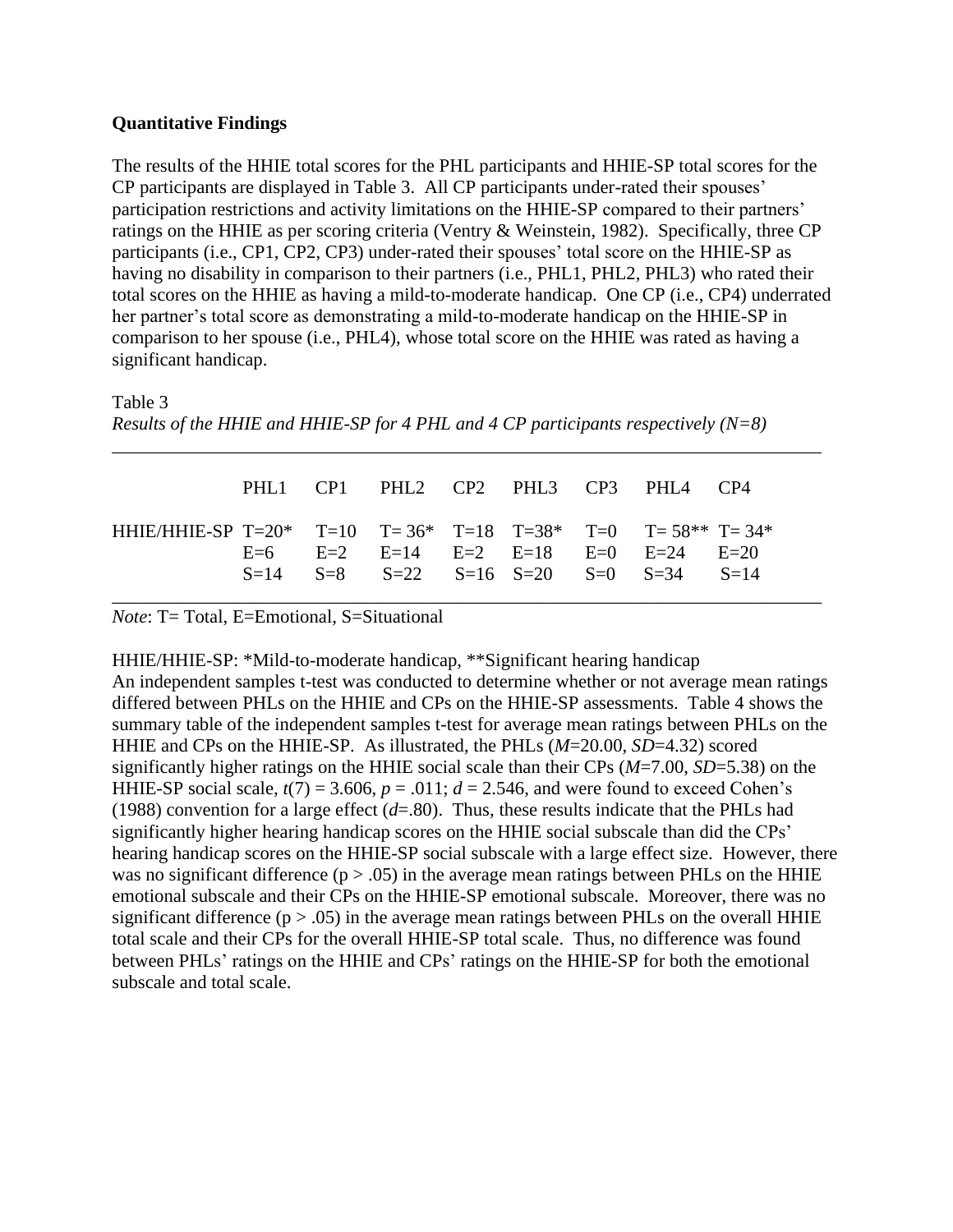Table 4 *Independent T-Test Results for PHLs on HHIE and CPs on HHIE-SP respectively (N=8)*

| <b>HHIE/HHIE Proxy</b>          | PHL.       |             | CP    |           |       |         | $T$ -value P-value Cohen's $d$ : |
|---------------------------------|------------|-------------|-------|-----------|-------|---------|----------------------------------|
|                                 | Mean SD    |             | Mean  | <b>SD</b> |       |         |                                  |
| <b>HHIE/HHIE-SP Situational</b> | 20.00 4.32 |             | 7.00  | 5.78      | 3.606 | $.011*$ | 2.548                            |
| <b>HHIE/HHIE-SP Emotional</b>   |            | 18.00 11.78 | 6.00  | 9.38      | 1.594 | .162    |                                  |
| <b>HHIE/HHIE-SP Total</b>       |            | 38.00 15.58 | 15.50 | 14.36     | 2.124 | .078    |                                  |

*\*p* < .05

# **Qualitative Findings**

Table 5 presents the five overarching themes that emerged from the data analyses across the four couples. The overarching themes show salient features of the quality of life experience of both PHLs and their CPs.

\_\_\_\_\_\_\_\_\_\_\_\_\_\_\_\_\_\_\_\_\_\_\_\_\_\_\_\_\_\_\_\_\_\_\_\_\_\_\_\_\_\_\_\_\_\_\_\_\_\_\_\_\_\_\_\_\_\_\_\_\_\_\_\_\_\_\_\_\_\_\_\_\_\_\_\_\_\_

Table 5 *Overarching Themes Across 4 Couples from Collaborative Analysis*

Theme 1: Gradual Hearing Loss is Part of Growing Older Theme 2: Hearing Loss Creates Social and Emotional Communication Challenges Theme 3: Learning as We Go Along Theme 4: It is What It is: Acceptance Theme 5: The Elephant in the Room: Benefits of the Interviews \_\_\_\_\_\_\_\_\_\_\_\_\_\_\_\_\_\_\_\_\_\_\_\_\_\_\_\_\_\_\_\_\_\_\_\_\_\_\_\_\_\_\_\_\_\_\_\_\_\_\_\_\_\_\_\_\_\_\_\_\_\_\_\_\_\_\_\_\_\_\_\_\_\_\_\_\_\_

## **Theme 1: Gradual Hearing Loss is Part of Growing Older**

Participants talked about the slow onset and adaptation of hearing loss as they aged. This was evidenced by PHL2's statement,

*"*I guess you adapt to things because they came on over such a long period of time." Adults may be taken back by a diagnosis of a hearing loss during the initial audiological assessment as illustrated by PHL1, "…it was through the testing that I was quite surprised that I did have a hearing loss*."* 

Presbycusis is hearing loss associated with the aging process (Tye-Murray, 2015) and as PHL4 commented,

*"*I feel like (hearing loss) is a part of growing old. You know, I watched my mother, I watched my stepmother have these issues. As I've said, I see a lot of our friends who are my age, older than us, having these issues. And it's a part of life, yes, and you need a cane to walk, too, and yes, you need to hold on to the rail when you walk down the steps. It's like a process.*"*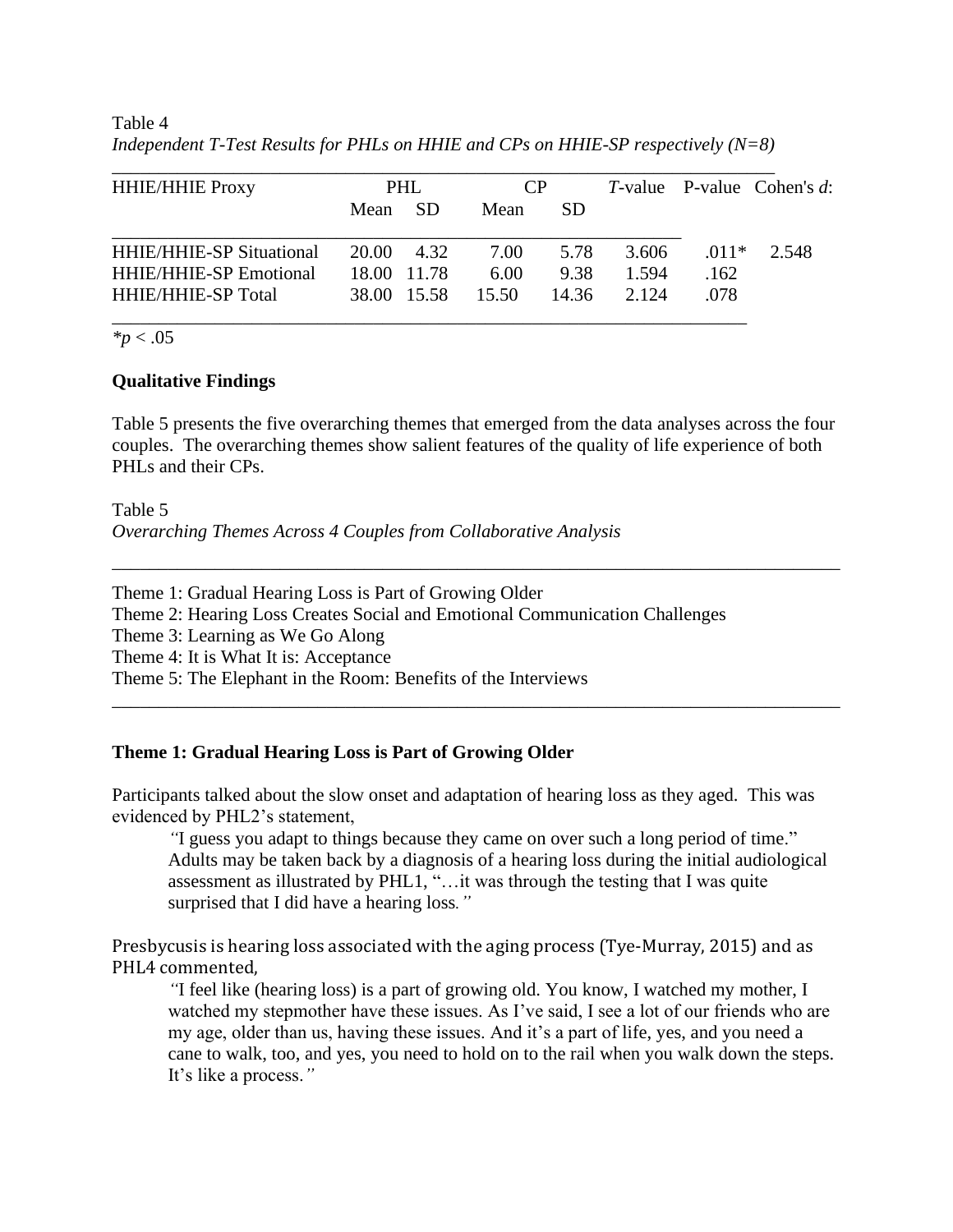PHL3 shared PHL4'S frustration:

*"*Just in a minor way, it's a frailty, it's a negative...to really hear all the information, and I like to be accurate about what I hear, about how I respond. So...I feel a little inadequate*."*

PHL1 disclosed how his spouse initially brought his hearing loss to his attention: "I feel that my hearing loss…began very slowly. And I personally did not recognize it until [CP] began to tell me in a very gentle way that I was probably having a bit of a hearing loss. And then over a period of time, she began encouraging me to possibly see an audiologist and have my hearing tested. So, I really didn't realize that myself, and I can honestly say that I resisted having my hearing tested. [Laughter] And I felt that because that was kind of [CP's] area that it would be a wise thing for me to go in [*Laughter*] and see the audiologist."

# **Theme 2: Hearing Loss Creates Social and Emotional Communication Challenges**

The second overarching theme centered on social and emotional communication challenges. PHL2 revealed avoiding a social challenge of conversing with competing background noise, "We don't go out. When we do in a restaurant environment where there's background noise, it's sometimes very difficult. [It's] often difficult to carry on a conversation with people when the background noise is the thing that kind of washes everything out...I often find myself asking people to repeat what they said."

- Sometimes, communication challenges lead to emotional responses as shared by PHL3: "I've had to ask (CP) many times, 'What did you say? Would you repeat what you said?' and I think some of these is because she speaks very lowly...I think that's a burden on her that I'm having to say, 'Well, what did you say and repeat what you say?'"
- PHL3 further divulged his embarrassment with communication situations at the golf course: "They [acquaintances] don't know that I have a hearing loss, because I don't wear my hearing aids when I play golf. So, I've had the impression that certain people think I'm not quite with it, because I don't hear what they have to say or I may respond in a way that I may have misunderstood what they have said or asked."

A commonly shared emotional response to communication challenges was frustration as exemplified by CP4,

"I have to raise my voice more to talk with him, then I get frustrated with it; I know that I have to try some different strategies."

Recognizing that communication has become a challenge was noted by CP4's admission: "I think I need to learn more patience…So, I've learned that I have to recognize more the challenges we've got in communicating and pay more attention to him; and I don't always do that."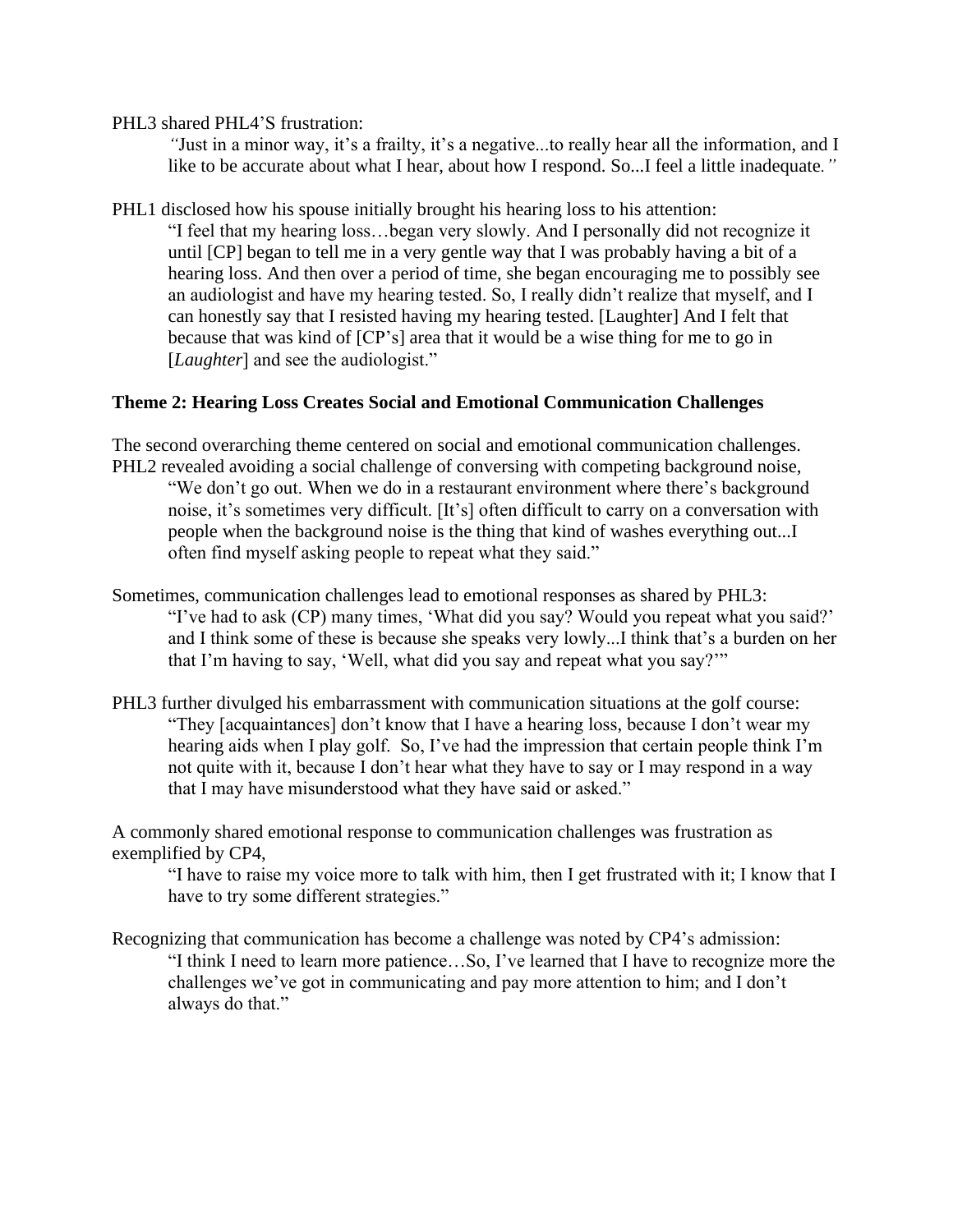## **Theme 3: Learning as We Go Along**

PHL3's comment summarized the approach most couples in this study used to figure out how to better communicate with one another:

"We just deal with it and we find ways. And we discard what doesn't work and we use what works."

The deliberate process of changing habitual communication patterns was exemplified by CP2's comment:

"I try to realize, 'Okay, he can't hear me.' I have to go and address it, look at him more — aware that I need to do that more. I'm not the best at doing that, but yes, I am aware that I need to be in the same room as him or not down the hall and ask him, and I still do that…I don't think that I need to have eye contact with him. I just need to be in the same room so he can hear me and — yeah, that's the thing I need to work on as far as I think."

The participants often described the communication process as happening through trial and error as patterns of effective communication emerged through experience. CP4 articulated,

"You know, when you asked him that question, I thought, I don't think we've consciously agreed on much of anything. Like he said, we haven't sat down and said, I need you to do this, I need you to do this, how can I help? I think we kind of learned it by experience to some extent."

Couples also described the need to be within close proximity of each other to improve their communication. CP1 expressed,

"The strategy is when communicating with each other that we try to be in the same room — fairly close to each other. It's very, very helpful, so that we're looking at each other as we speak. Not only as our speech, but our body motions and basically expression and so forth to help in the communication being more effective. So, we're very conscious of this type of thing and we've talked about it and certainly, it's very helpful."

When the CP who participated in this study gains awareness and shows attentiveness to the PHL's communication needs, the PHL then assertively lets the CP know of his need for communication support. For example, PHL1 shared:

"I try to make sure that again those people understand the fact that I do have a hearing loss. And I ask them basically if they don't mind if I ask them if I don't hear the question, I will ask them to repeat it. And so, I try to manage those situations."

PHL2 had a similar sentiment, saying,

*"*I more frequently say, '[CP], I can't hear you because I'm in the living room and you're in the bedroom."

When using hearing assistive technology, benefits and challenges were presented for these older participants. PHL4 noted,

*"*If I have a complaint, it's I'm not adept at the new technology. And that's a challenge, I think, for many of us elders. Don't have to understand it, but how to use it*."*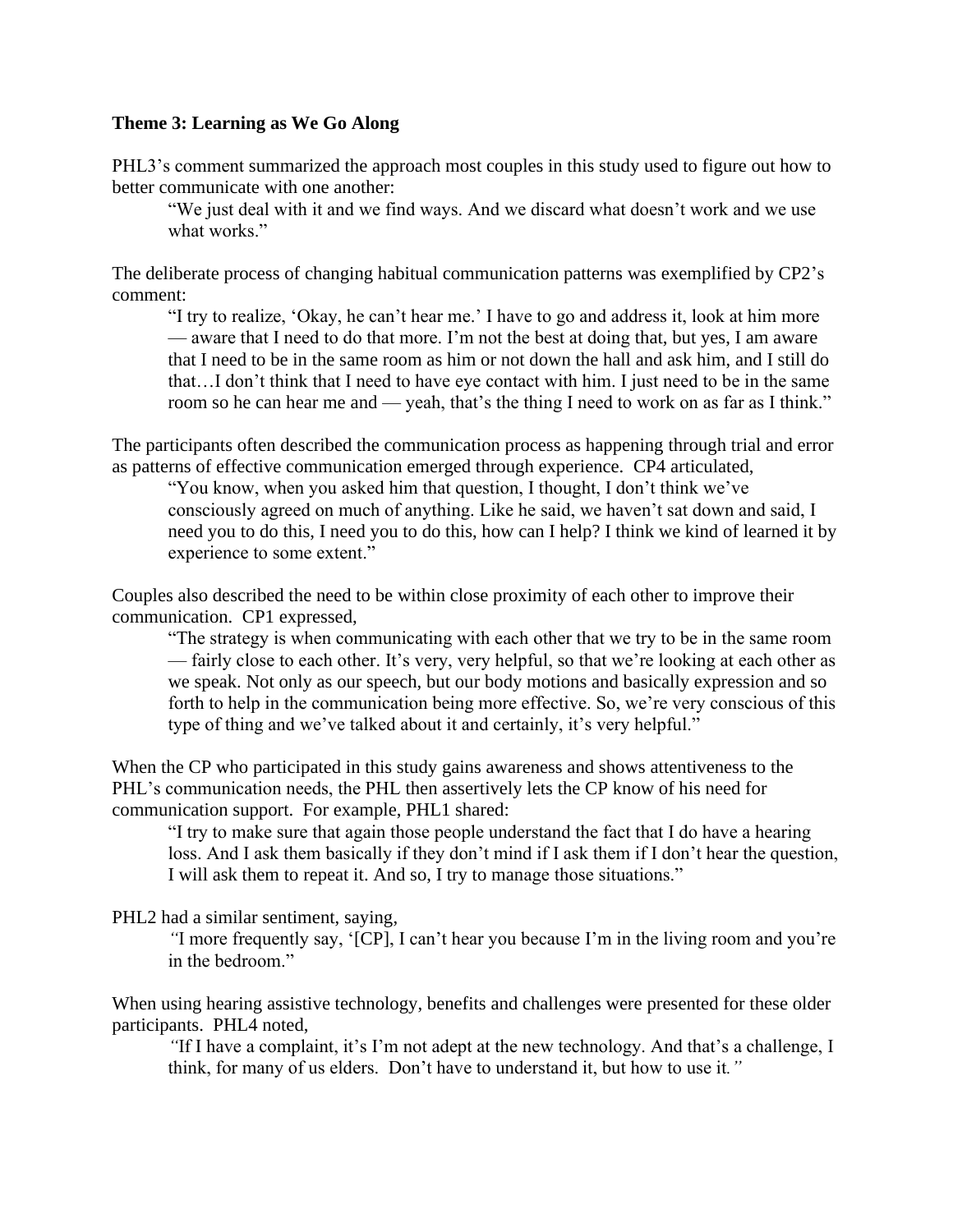PHL2 had a more positive experience with technology:

"I have this program of hearing aids and I can hear some of it (guitar). After I played around with that a little bit yesterday to see with the monitor off [and] how much a difference it was, I was startled! It was a remarkable difference."

PHL2 commented on the supportive role of the hearing health professional,

"I find that through the audiologist that there's a lot of assistance there*,*" echoing the sentiments of the other participants. CP2 volunteered how they began adaptation through use of hearing assistive technology, saying, "We have closed captioning on the TV all the time."

## **Theme 4: It Is What It Is: Acceptance**

"It is what it is" was a reoccurring phrase that conveyed increasing acceptance of shared communication challenges. PHL4 commented,

"The best adaptation that I've made is accepting what it is. It is what it is! And working with those in the environment to get them to cooperate with me so I can hear what's happening…in terms of my emotional, psychological. I now recognize it as a handicap that I have to live with and work with."

Meanwhile, PHL2 quipped, "It's just like [CP] said, 'It is what it is!' So, it's like I've wore glasses since fourth grade so, I never expected things to be perfect after I turned nine. [*Laughter*]."

Humor was an important part of accepting the shared inevitable communication challenges. CP3 commented,

"He still golfs three days a week. It's nice that he doesn't wear his hearing aids because there's a lot of teasing and joking. If his friends are joking with him or trying to make fun of him or something, he can just not pay any attention to it. He can just hit the ball...it won't affect his game."

Humor was even found in miscommunication as noted by PHL1,

"I'll hear her speaking, but I'll mix up the words as to what she said…and we do laugh about it because it's very humorous sometimes. [Laughter]."

# **Theme 5**: **The Elephant in the Room: Benefits of the Interviews**

The interview process highlighted the impact of hearing loss on the quality of life for the four couples. The questionnaire also appeared to prompt participants to recognize the need for explicit and agreed-upon communication strategies that could improve their HLQoL. CP1 shared,

"I've learned a lot just listening to the questions, because sometimes, even though I think we communicate well, there are times when I'm getting to hear information that maybe we haven't talked about before, and that's good. I never have asked him, well, how do you feel about having a hearing loss? So, it's kind of good to hear that information from him."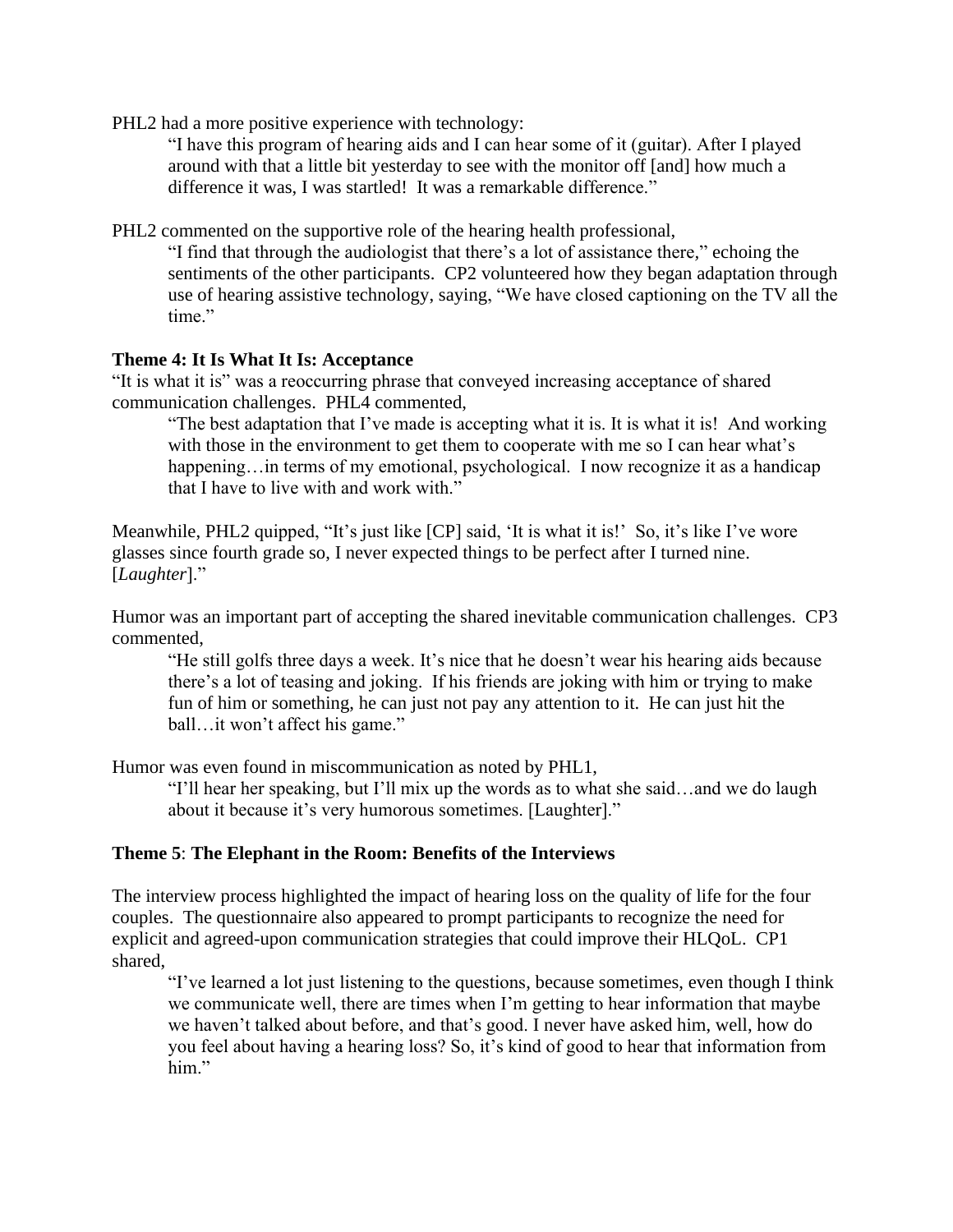CP3 commented,

"I think this was really the first time I've heard him say out loud to me that he considers [hearing loss] a frailty. So, I'm glad to hear that because that will just make me even try to be more sensitive to the hearing loss."

PHL2 stated, "It's interesting, because I don't usually discuss a lot about this, have we?"

CP2 responded*,* 

"Not much between us at all. I mean, we haven't really discussed how I feel about his [hearing loss]. I think it's kind of interesting; we talk about a lot of things. It's like the elephant in the room you just don't want to see."

# **Discussion**

The results from the quantitative and qualitative data sets contribute to a more comprehensive understanding of the lived experience of both PHLs and CPs in relation to their HLQoL. The four couples reported a wide range of effects on their quality of life, which had considerable impact on their relationships.

# **Gradual Hearing Loss is Part of Growing Older**

The gradual onset and awareness of hearing loss may have to do with the dual stigma of ageism and hearing loss, making it difficult for these participants to recognize the impact of hearing loss on their relationship and discuss this concern with each other. Although the participants did not explicitly mention the stigma of hearing loss and ageism, these factors may implicitly explain the avoidance of recognition and reluctance to use audiological intervention. Due to the intimacy of shared daily living, the spouses were notably the first to identify their partners' hearing loss. The importance of relationship intervention, and not just individualized intervention, is supported by the fact that it was the spouse's comments that often initiated help seeking. Most adults seek audiological intervention due to their partners' persuasion over time (Manchaiah, Stephens, Zhao, & Kramer, 2012).

The dual stigma of ageism and hearing loss may have contributed to the participants' HLQoL experiences, which reflected society's view of older people (David & Werner, 2016). Butler (1975) first identified and defined ageism as, "a process of systematic stereotyping of and discrimination against people because they are old" (p. 894). Intimately connected to ageism, stigma is defined as the possession of, or belief that one possesses a trait or characteristic that communicates a devalued social identity within a specific social context (Crocker, Major, & Steel, 1998). Consequently, many adults who acquire hearing loss, a stigmatizing trait associated with aging, are devalued by other individuals (Southall, Jennings, & Gagné, 2011; Southall, Gagné, & Jennings, 2014). Common stigmatic behaviors include denial, non-use of hearing aids, and distance from communicative interactions (David & Werner, 2016).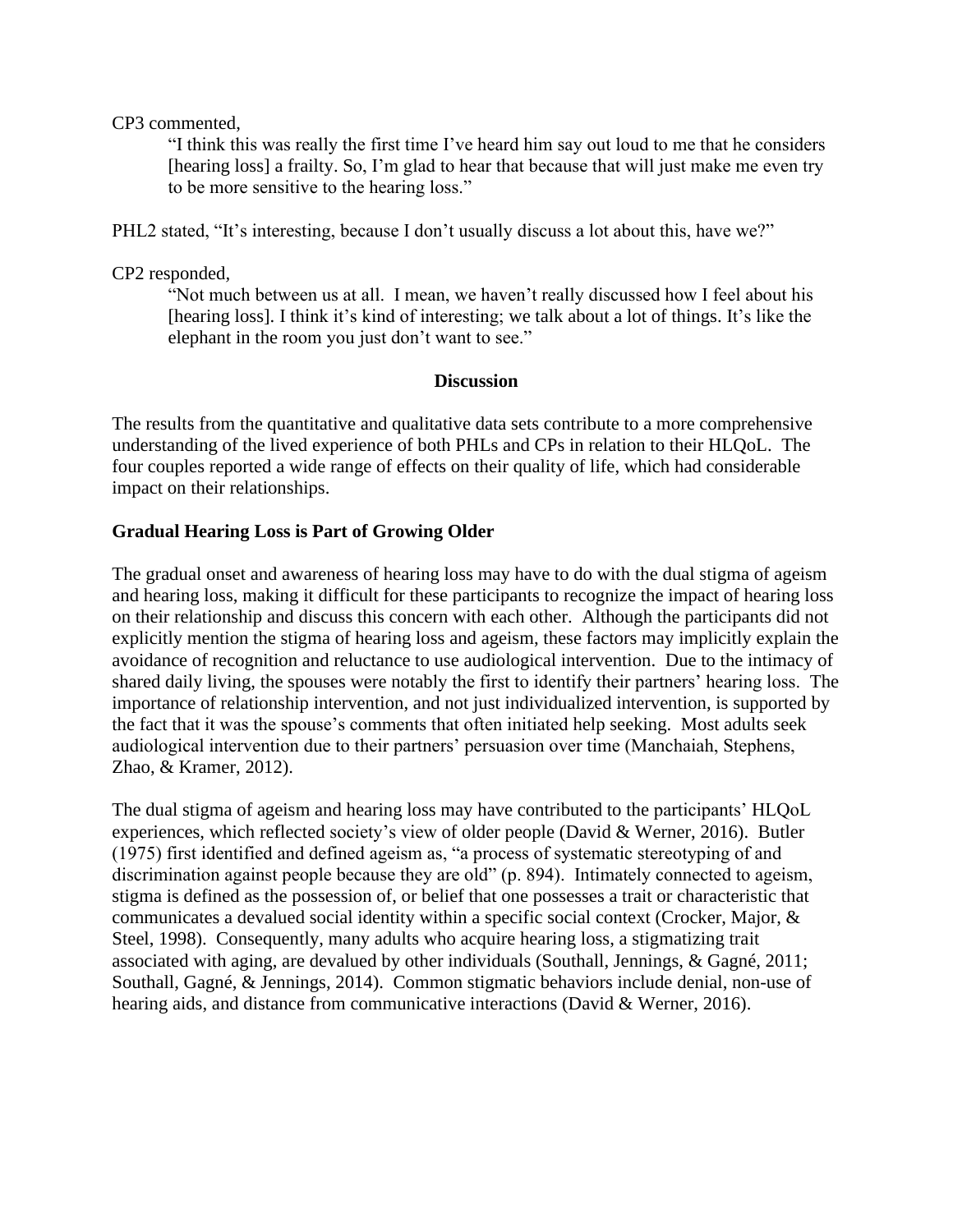# **Hearing Loss Creates Social and Emotional Communication Challenges**

Govender, Maistry, Sooma, and Paken (2014) stated that the complexity of everyday tasks can often be compounded by hearing loss. In the current study, situational barriers such as communicating in noisy environments such as restaurants, meetings, and social gatherings were reported as challenging by the PHLs. Concurrently, their spouses disclosed that frustration with their partners' communication challenges needed to be tempered with patience. Consistent with the theme that hearing loss creates social and emotional communication challenges, the study's quantitative results revealed that all four CPs under-rated their spouses' participation restrictions and activity limitations on the HHIE-SP compared to their partners' ratings on the HHIE as per scoring guidelines (Ventry & Weinstein, 1982). Moreover, the CPs significantly underestimated the PHLs' level of hearing handicap for social and situational effects on the HHIE-SP in comparison to the PHLs' rating for social and situational effects on the HHIE. These results were consistent with other studies' findings with similar incongruence among couples in the perception of HLQoL scores (Newman & Weinstein, 1986; 1988; Preminger, 2002; Preminger & Meeks, 2010).

Preminger and Meeks (2010) reported that stress and mood may influence a person's perception of HLQoL. They stated that stress was related to affective responding, particularly to negative mood states. Watson, Clark, and Tellegen (1988) emphasized that low negative affect is described as a state of calm, whereas high negative affect is a general dimension of subjective distress that includes anger, nervousness, contempt, fear, disgust, and guilt (Watson et al., 1998), and could produce exaggerated perceptions of hearing-loss related limitations and restrictions (Preminger & Meeks, 2010).

Preminger and Meeks (2010) further reported that perception of hearing-loss related participation restrictions and activity limitations was highly correlated with the PHLs' negative mood ratings. Regardless of degree of hearing loss, PHLs with higher negative affect scores reported increased hearing handicap index scores. In addition, CPs with higher negative affect scores reported increased HHIE-SP proxy scores (Preminger & Meeks, 2010). These researchers further noted that in couples in which the CP underestimated the hearing handicap reported by their PHL, CPs tended to have low negative affect. In the current study, the CPs significantly underestimated the PHLs' level of hearing handicap for social and situational effects, which suggested a low negative affect in comparison to the PHLs' rating of their own HLQoL. Incongruent couples in which the CP underestimates their partner's perceived hearing-loss related participation restrictions and activity limitations may have better marital communication than congruent couples or couples in which the CP overestimates the hearing handicap proxy score (Preminger & Meeks, 2010). These results highlighted how divergent the perceptions of each member of the couple were as well as the importance of working with couples to develop communication strategies for dealing with difficult situational and emotional challenges.

# **Learning as We Go Along**

David and Werner (2016) reported that concealing hearing difficulties was the most common stigmatic behavior employed by PHLs. In contrast, happier relationships were associated with the PHL's acknowledgement of hearing difficulties and taking primary responsibility for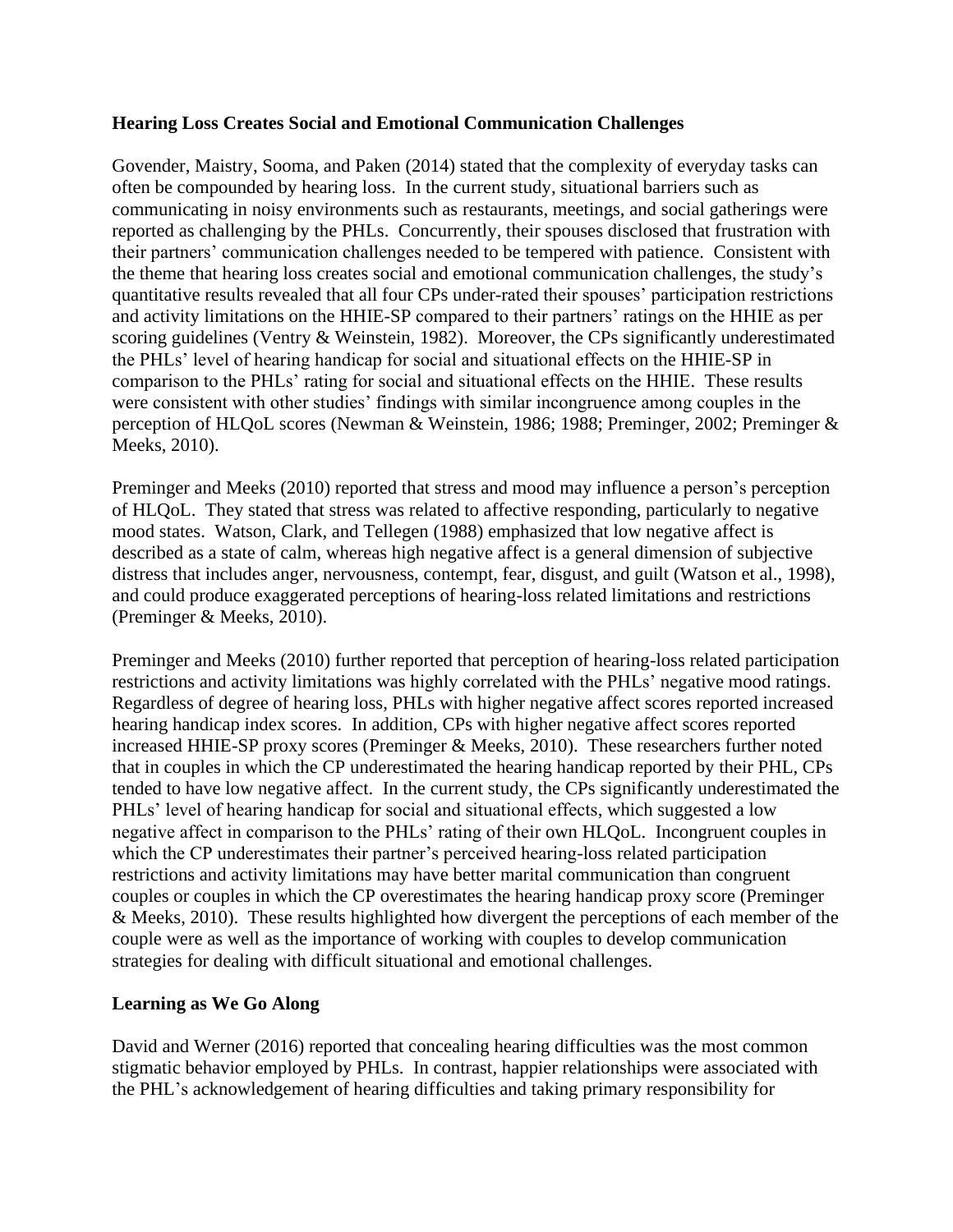managing the consequences of the hearing loss (Anderson & Noble, 2005; Scarinci et al., 2008). Both the CPs' concerted efforts to improve communication and the PHLs' willingness to assert their communication needs exemplifies a two-prong approach to enhance communication between them. Scarinci et al. (2008) described a number of strategies CPs employed to cope with their partners' hearing loss, including face-to-face communication, increased volume of speech, positioning techniques, and repetition of words and phrases. In addition, the spouses coped with their partners' hearing loss by assuming responsibility and taking charge of communication situations, such as listening to their partners' communication exchanges and coaching them through group conversations. Moreover, CPs reported that PHLs' acceptance of their hearing loss reduced its impact on their everyday life.

# **It Is What It Is: Acceptance**

Tye-Murray (2015) emphasized that adults experience psychological adjustments to hearing loss, which typically begin with shock and disbelief, followed by depression, anger, guilt, and acceptance. She further noted that acceptance occurs during the acknowledgement that life continues, although differently than before. Consistent with the theme of acceptance, the quantitative findings of this study revealed no significant difference between the PHLs' HHIE ratings for level of hearing handicap for emotional effects and the CPs' HHIE-SP ratings for level of hearing handicap for emotional effects. Newman and Weinstein (1986) noted that social/situational problems encountered by hard of hearing adults were more observable and thus, readily identifiable by the spouse compared to emotional responses. Moreover, they stated that the extent to which one shares his/her emotions was probably influenced by personality factors. Scarcini et al. (2008) reported that their older CP participants accepted their partners' hearing challenges due to the natural process of aging and demonstrated a heightened awareness of their spouses' hearing difficulties upon retirement with the increased time spent together. Moreover, they found CPs indicated that their partners' acceptance of their own hearing loss helped improve their shared quality of life. It is possible that the couples in this study had come to accept the need to live with hearing loss on an emotional level when addressing their communication challenges.

# **Elephant in the Room: Benefits of the Interviews**

Anthony (2006) noted that the idiom of "elephant in the room" is used to signify that some issue that may be obvious to some is rarely discussed, and yet simultaneously cannot be avoided. Moreover, this expression implies a value judgment that the issue should be discussed openly. In this study, hearing loss was the elephant in the room that needed to be acknowledged by each couple. The elephant in the room was sensed whenever the topic of HLQoL was raised. The interview process, using the content-valid questionnaire during this research study, became an unexpected intervention in and of itself. The questionnaire items uncovered the presence of the elephant in the room by the couples' openly recognizing the impact of hearing loss in their relationship and encouraging discussion of communication strategies that improve quality of life for both parties.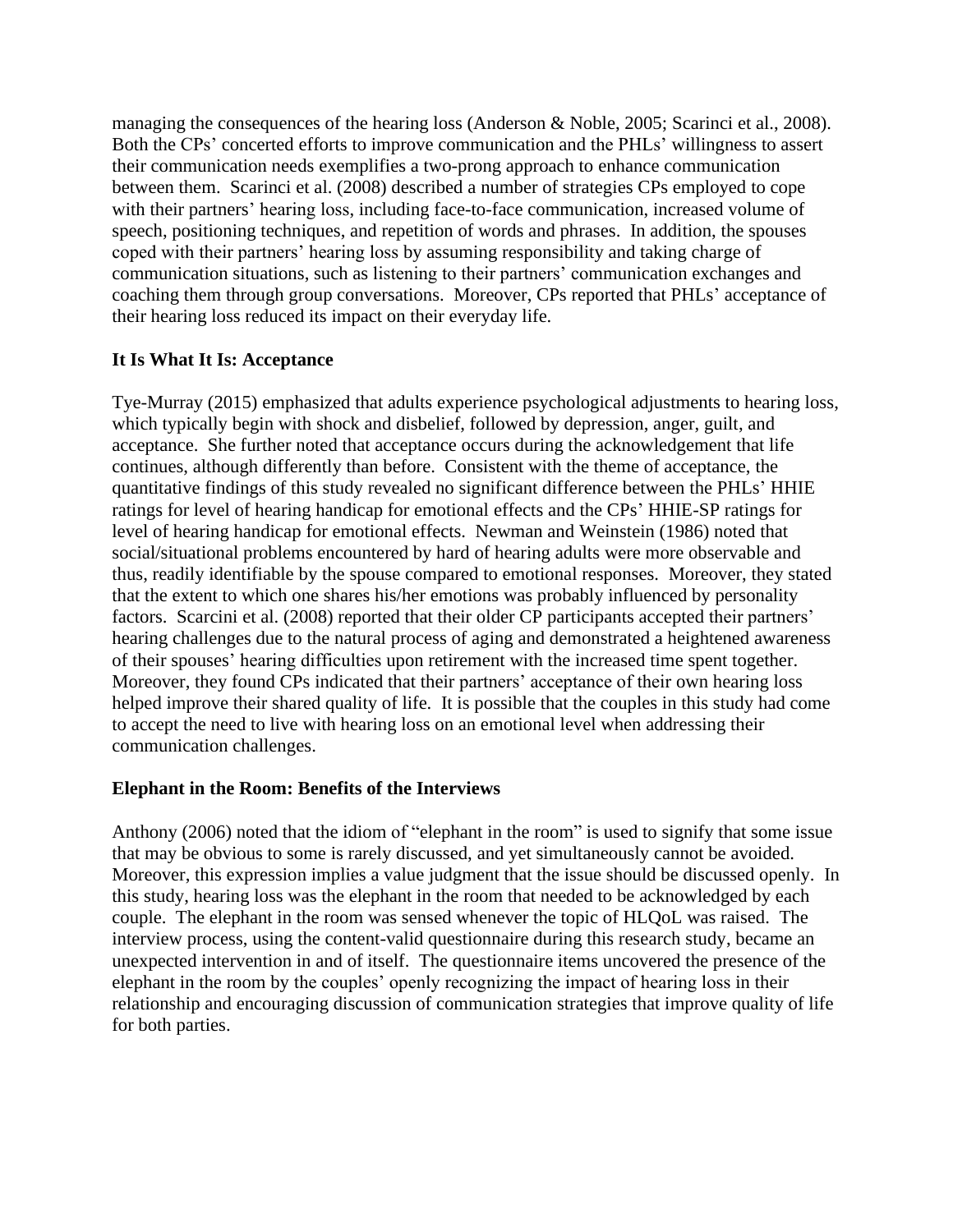#### **Strengths and Limitations**

This study had several strengths and limitations. First, conjoint qualitative interviews were undertaken as the open-ended nature of the approach provided emphasis to the meanings, experiences, and views of the PHLs' and CPs' quality of life experiences. However, the information provided may likely to have been affected by the participants' moods at the time of the interview, the ability to recall their experiences, and the level of comfort with the interview process. Furthermore, the presence of a member of the dyad during the interview may have inhibited some of the participants from talking freely and honestly about their beliefs and feelings. Second, the small number of participants from a purposeful sample could be a limitation in the assessment of the HHIE for the adults with hearing loss and HHIE-SP for their spouses. As such, there may have been reduced statistical power to find significant differences. However, despite the small sample sizes, statistically significant differences were found between the PHL and CP participants, with PHLs demonstrating significantly higher hearing handicap scores than CPs' hearing handicap scores on the social subscale with a large effect size. Third, although the data represented information from a relatively small group of participants, they provided detailed descriptions of their quality of life experiences within their relationship and revealed themes supported by other research. Replication of this study with larger, diverse samples, while employing various recruitment strategies, is recommended to address the current research gap that examine the shared communication loss and quality of life within relationships.

#### **Conclusions**

This study examined not only the adults with hearing loss and their spouses' perspectives of their own quality of life, but also how they perceived each other's quality of life. Understanding their quality of life experiences can assist professionals to become aware and sensitive to the couples' communication, situational, and emotional needs. Attending to their unique histories, distinctive relationships, and unanticipated outcomes are important considerations when providing psychoeducational groups on communication strategies. One implication of this study is the potential use of the content-valid questionnaire to gather information for assessment purposes and also as an intervention tool to increase awareness of needed communication strategies that can improve quality of life for adults with hearing loss and their partners. These findings support that gradual age-related hearing loss is a common part of living in a society that unfortunately stigmatizes both hearing loss and aging. Further research on intervention strategies that improves both partners' communication self-efficacy is vital.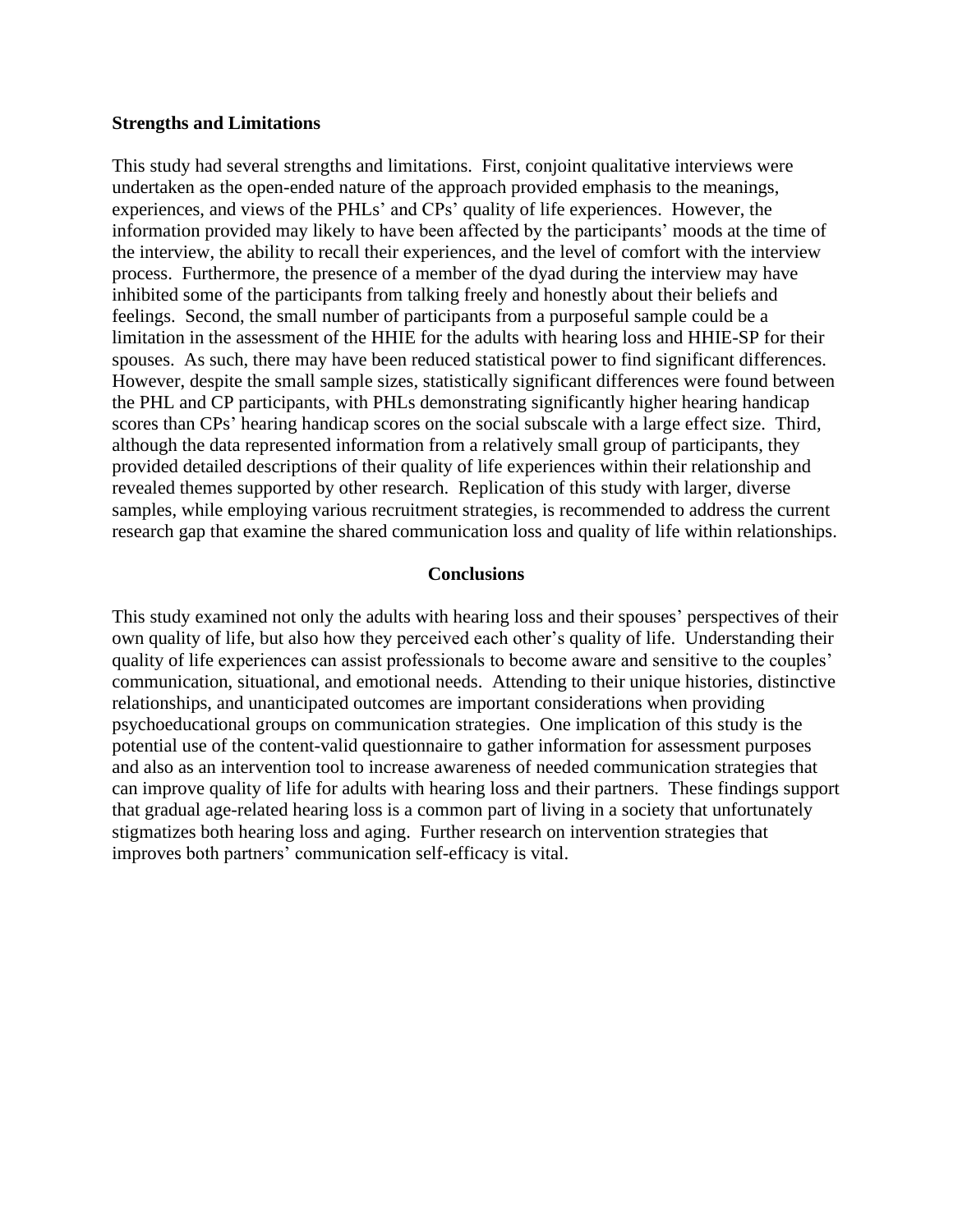#### **References**

- Anthony, W. A. (2006). An elephant in the room. *Psychiatric Rehabilitation Journal, 29*(3), 155.
- Anderson, D. L., & Noble, W. (2005). Couples' attributions about behaviours modulated by hearing impairment: Links with relationship satisfaction. *International Journal of Audiology, 44*(4), 197-205.
- Butler, R. N. (1975). Psychiatry and the elderly: An overview. *American Journal of Psychiatry, 132,* 893-900.
- Cohen, J. (1988). *Statistical power analysis for the behavioral sciences* (2nd ed.). Hillsdale, NJ: Lawrence Erlbaum Associates.
- Creswell, J. W. (2014) *Research design: Qualitative, quantitative and mixed methods*  approaches (4<sup>th</sup> ed.). Thousand Oaks, CA: Sage Publications.
- Creswell, J. W. & Plano Clark, V. L. (2011). *Designing and conducting mixed methods research* (2nd ed.). Thousand Oaks, CA: Sage Publications, Inc.
- Crocker, I., Major, B., & Steele, C. (1998). Social stigma. In D.T. Gilbert, S.T. Fiske, & G. Lindzey (Eds.), *Handbook of social psychology* (Vol. 2) (4th ed., pp. 504-553). Boston, MA: McGraw-Hill.
- Dalton, D. S., Cruickshanks, K. J., Klein, B. E., Klein, R., Wiley, T. L., & Nondahl, D. M. (2003). The impact of hearing loss on quality of life in older adults. *Gerontologist, 43*(5), 661-668.
- David, D., & Werner, P. (2016). Stigma regarding hearing loss and hearing aids: A scoping review. *Stigma and Health, 1*(12), 59-71.
- Davis, A., McMahon, C. M., Pichora-Fuller, K. M., Russ, S., Lin, F., Olusanya, B. O., Chadha, S., & Tremblay, K. L. (2016). Aging and hearing health: The life-course approach. *The Gerontologist, 56*(S2), S256-S267.
- Dawes, P., Emsley, R., Cruickshanks, K. J., Moore, D. R., Fortnum, H., Edmondson-Jones, M., McCormack, A., & Munro, K. J. (2015) Hearing loss and cognition: The role of hearing aids, social isolation and depression. *PLoS ONE, 10*(3): e0119616. doi:10.1371/journal. pone.0119616
- Delich, N. A., & Roberts, S. D. (2019)*.* An interprofessional collaborative approach to the development of a content valid interview questionnaire for hard of hearing adults and their communication partners. *Journal of the American Deafness and Rehabilitation Association, 53*(1), 2-21.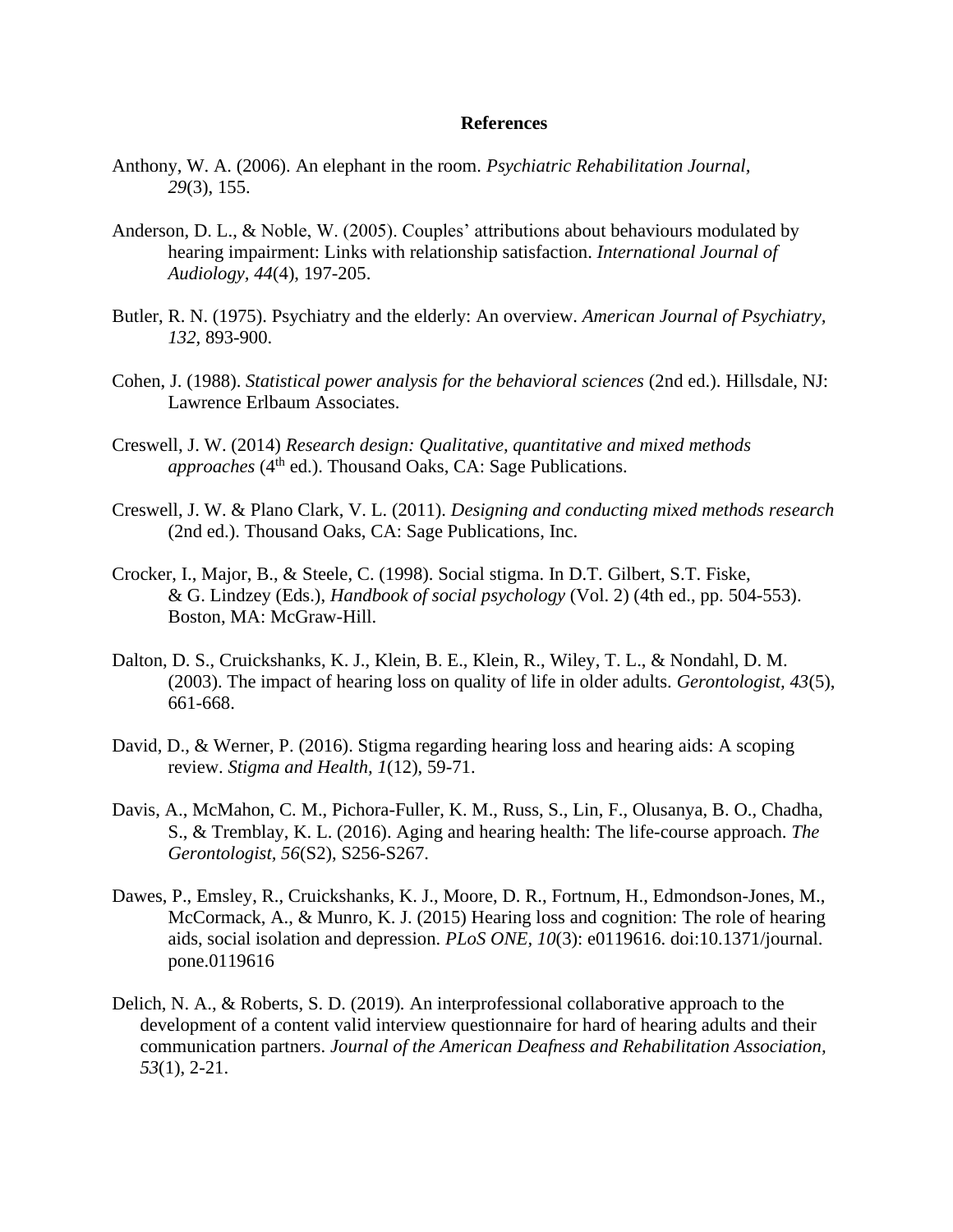- Dewane, C. (2010). Hearing loss in older adults: Its effect on mental health. *Social Work Today, 10*(4), 18.
- Dye, C., & Peak, M. (1983). Influence of amplification on the psychological functioning of older adults with neurosensory hearing loss. *Journal of the Academy of Rehabilitative Audiology, 16,* 210-220.
- Folstein, M. F., Folstein, S. E., & McHugh, P. R. (1975). "Mini-mental state": A practical method for grading the cognitive state of patients for the clinician. *Journal of Psychiatric Research, 12*, 189–198.
- Gates, G. A., & Mills, J. H. (2005). Presbycusis. *The Lancet, 366*, 1111-1120.
- Govender, M. G., Maistry, N., Soomar, N., & Paken, J. (2014). Hearing loss within a marriage: Perceptions of the spouse with normal hearing. *South African Family Practice, 56*(1), 50- 56.
- Hardick, E. J., Oyer, H. J., & Irion, P. E. (1970). Lipreading performance as related to measurements of vision. *Journal of Speech and Hearing Research, 13*, 92–100.
- Harless, E. L., & McConnell, F. (1982). Effects of hearing aid use on self-concept in older persons. *Journal of Speech and Hearing Disorders, 47*(3), 305-309.
- Heffernan, E., Coulson, N. S., Henshaw, H., Barry, J. G., & Ferguson, M. A. (2016). Understanding the psychosocial experiences of adults with mild-moderate hearing loss: An application of Leventhal's self-regulatory model. *International Journal of Audiology, 55*, S3–S12.
- Howell, D. C. (2002). *Statistical methods for psychology* (5th ed.). Pacific Grove, CA: Duxbury.
- Lin, F. R., Metter, E. J., O'Brien, R. J., Resnick, S. M., Alan, B., & Zonderman, A. B. (2011). Hearing loss and incident dementia. *Archives of Neurology, 68*(2), 214-220.
- Kramer, S. E., Kapteyn, T. S., Kuik, D. J., & Deeg, D. J. H. (2002). The association of hearing impairment and chronic diseases with psychosocial health status in older age. *Journal of Aging & Health, 14,* 122-137.
- Manchaiah, V. K. C., Stephens, D., Zhao, F., & Kramer S. (2012). The role of communication partners in the audiological enablement/rehabilitation of a person with hearing impairment: An overview. *Audiological Medicine, 10*(1), 21-30.
- Mick, P., Kawachi, I., & Lin, F. R. (2014). The association between hearing loss and social isolation in older adults. *Otolaryngology—Head and Neck Surgery, 150*(3), 378-384.
- Mulrow, C. D., Aguilar, C., Endicott, J. E., Tuley, M. R., Velex, R., Charlip, W. S., Rhodes, M. C., Hill, J. A., & DeNino, L. A. (1990a). Quality-of-life changes and hearing impairment.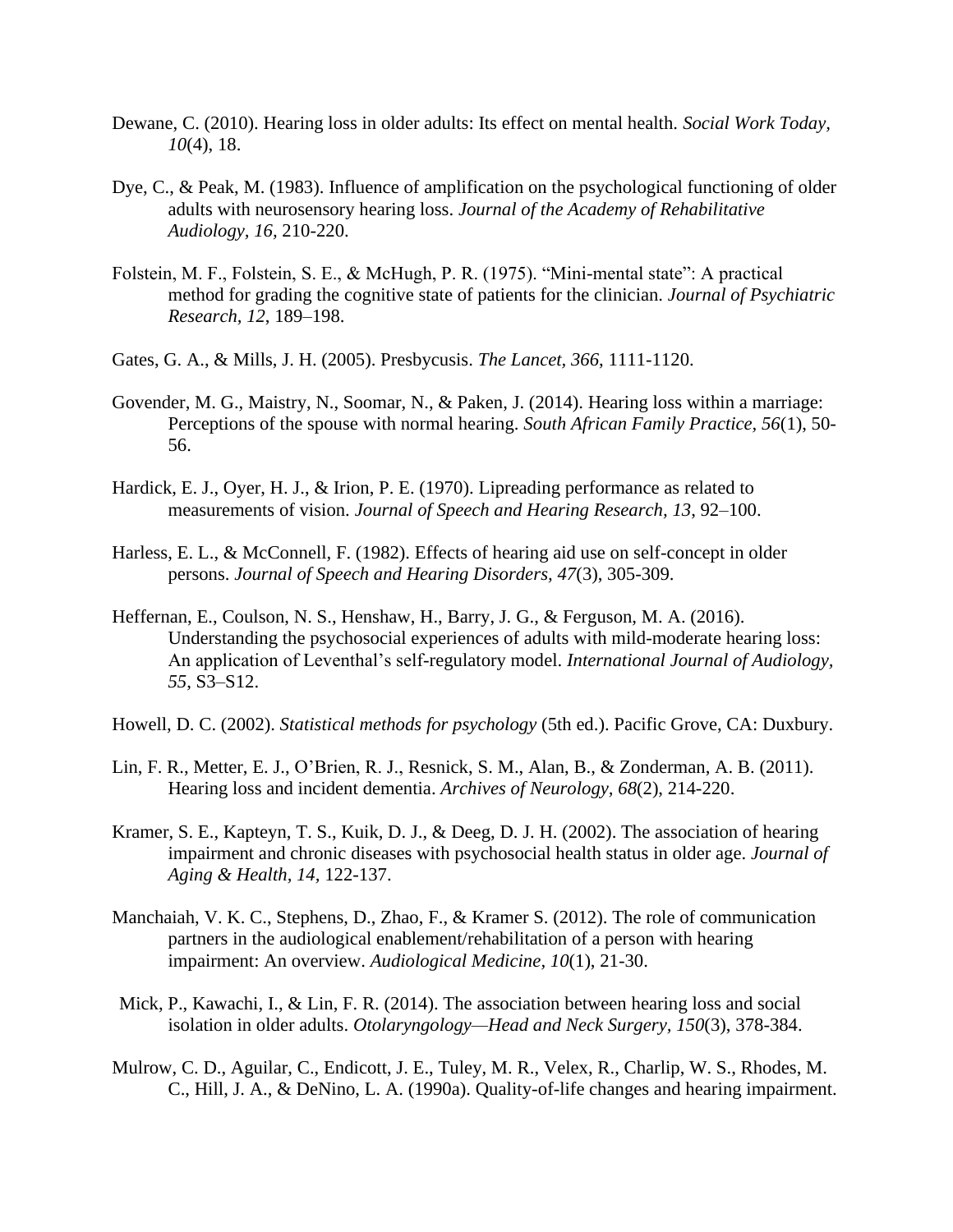*Annals of Internal Medicine, 113,* 188–194.

- Mulrow, C. D., Aguilar, C., Endicott, J. E., Velez, R., Tuley, M. R., Charlip, W. S., & Hill, J. A. (1990b). Association between hearing impairment and the quality of life of elderly individuals. *Journal of the American Geriatrics Society, 38*, 45-50.
- Newman, C. W., & Weinstein, B. E. (1986). Judgments of perceived hearing handicap by hearing-impaired elderly men and their spouses. *Journal of the Academy of Rehabilitative Audiology, 19,* 109-115.
- Newman, C. W., & Weinstein, B. E. (1986). Judgments of perceived hearing handicap by hearing-impaired elderly men and their spouses. *Journal of the Academy of Rehabilitative Audiology, 19*, 109-115.
- Newman, C. W., & Weinstein, B. E. (1988). The Hearing Handicap Inventory for the Elderly as a measure of hearing aid benefit. *Ear and Hearing, 9,* 81-85.
- Preminger, J. E. (2002). Differences in perceived hearing handicap as reported by listeners with hearing loss and their significant others. *Journal of the American Academy of Audiology*, *35*, 42.
- Preminger, J. E., & Meeks, S. (2010). Evaluation of an audiological rehabilitation program for spouses of people with hearing loss. *Journal of the American Academy of Audiology*, *21*(5), 315–328.
- Schulz, K. A., Modeste, N., Lee, J., Roberts, R., Saunders, G. H., & Witsell, D. L. (2016). Factors influencing pursuit of hearing evaluation: Enhancing the health belief model with perceived burden from hearing loss on communication partners. *International Journal of Audiology, 55*(3), S69-S78.
- Scarinci, N., Worrall, L., & Hickson, L. (2008). The effect of hearing impairment in older people on the spouse. *International Journal of Audiology, 47*(3), 141–151.
- Smith, S. L., Pichora-Fuller, K. M., Watts, K. L., & La More, C. (2011). Development of the Listening Self-Efficacy Questionnaire (LSEQ). *International Journal of Audiology, 50*(6), 417-425.
- Southall, K., Gagné, J. P., & Jennings, M. B. (2014). The sociological effects of stigma: Applications to people with an acquired hearing loss. In J. J. Montano & J. B. Spitzer (Eds.), *Adult audiologic rehabilitation* (2nd ed., pp. 57–72). San Diego, CA: Plural Publishing.
- Southall, K., Jennings, M. B., & Gagné, J. P. (2011). Factors that influence disclosure of hearing loss in the workplace. *International Journal of Audiology, 50*, 699–707.

Tabachnick, B. G., & Fidell, L. S. (2012). *Using multivariate statistics* (6<sup>th</sup> ed.). Needham